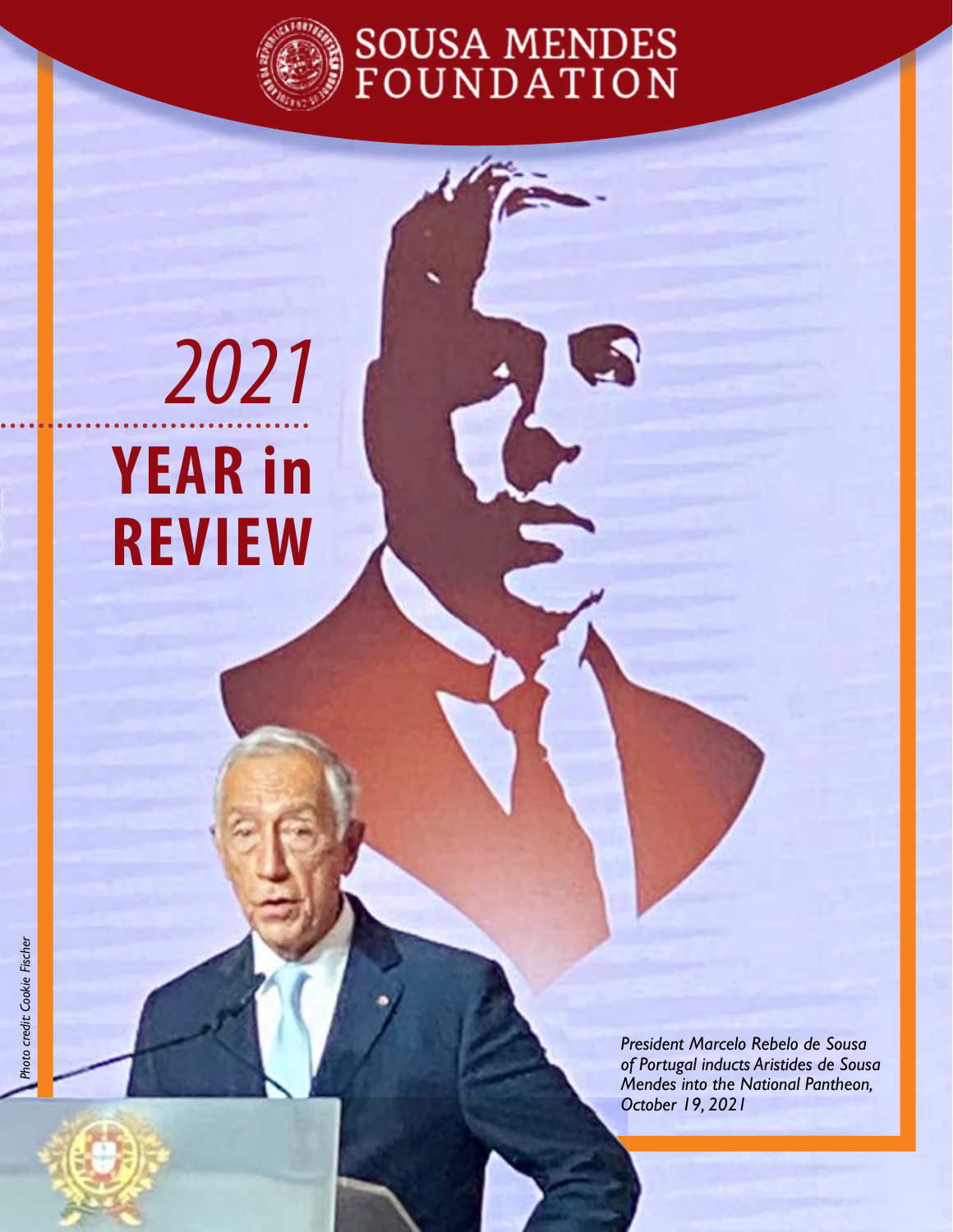# **TABLE OF CONTENTS & MISSION**

- 3 PRESIDENT'S MESSAGE
- 3 HUMANITARIAN AWARD PRESENTED TO JUDY FELD CARR
- 4 NEW FILM
- 4 SMITHSONIAN MAGAZINE
- 4 INTERVIEWS WITH SURVIVORS
- 4 SOUSA MENDES FOUNDATION LIBRARY AND ARCHIVE
- 5 INDUCTION OF ARISTIDES DE SOUSA MENDES INTO THE NATIONAL PANTHEON
- 6 SOUSA MENDES VIDEO SCULPTURE ON VIEW IN PORTUGAL
- 6 RESOLUTIONS IN THE UNITED STATES SENATE AND HOUSE OF REPRESENTATIVES
- 6 EDUCATIONAL INITIATIVES
- 7 THE FUTURE SOUSA MENDES MUSEUM
- 8 STORIES OF RESCUE, RESISTANCE AND HOPE
- 12 DONOR HONOR ROLL

### **BOARD OF DIRECTORS**

Dr. Olivia Mattis, President; Monique Rubens Krohn, Vice-President; Mariana Abrantes de Sousa, Treasurer; Robert Jacobvitz, Secretary; Dr. Mordecai Paldiel, Leah Rozenfeld Sills, Dan Subotnik, Esq.

### **ADVISORY COUNCIL**

Robert Jacobvitz, Chair; Miguel Ávila, Dr. Michael Berenbaum, Inês Fialho Brandão, João Crisóstomo, Dr. Nathaniel Deutsch, Jane Friedman, Dr. Marcia Sachs Littell, Dr. Andrée Lotey, Gerald Mendes, Gabriele Nissim, Luis Pires, Adelio Simões, Michael Spett, Dr. Douglas Wheeler

### **EDUCATIONAL INITIATIVES COMMITTEE**

Dr. Heidi Omlor, Chair; Ellen Widawsky, Vice-Chair; Joan Arnay Halperin, Stuart Freedman, Robert Jacobvitz, Myra Bard Michaelson, Michelle Provitch, Laura Seltzer-Duny, Colleen Simon, Joanne Tuck

### **VIDEO SCULPTURE COMMITTEE**

Jennifer Hartog, Monique Rubens Krohn, Gerald Mendes, Leah Rozenfeld Sills

**ASSISTANT TO THE PRESIDENT** Michael McCabe

**ADMINISTRATIVE ASSISTANT** Fernanda Machado

**DESIGN** Rosanne Guararra

### **IN MEMORIAM**



Visa recipients we have lost in 2021 include the playwright and director **Jean-Claude van Itallie** (above, on the cover of our 2016 Annual Report), **Mathilde ("Til") van Perlstein, Tamara van den Bergh** and **Dr. Lissy Jarvik**, the Foundation's frst President. They all brightened our world and will be sorely missed.



Founded in 2010, the Sousa Mendes Foundation is dedicated to honoring the memory of the Holocaust rescuer Aristides de Sousa Mendes and to educating the public about his action. It has a two-fold mission: raising funds for the restoration of the Sousa Mendes ancestral home "Casa do Passal" and the creation within its walls of a museum and memorial site, and sponsoring US-based projects that perpetuate his legacy.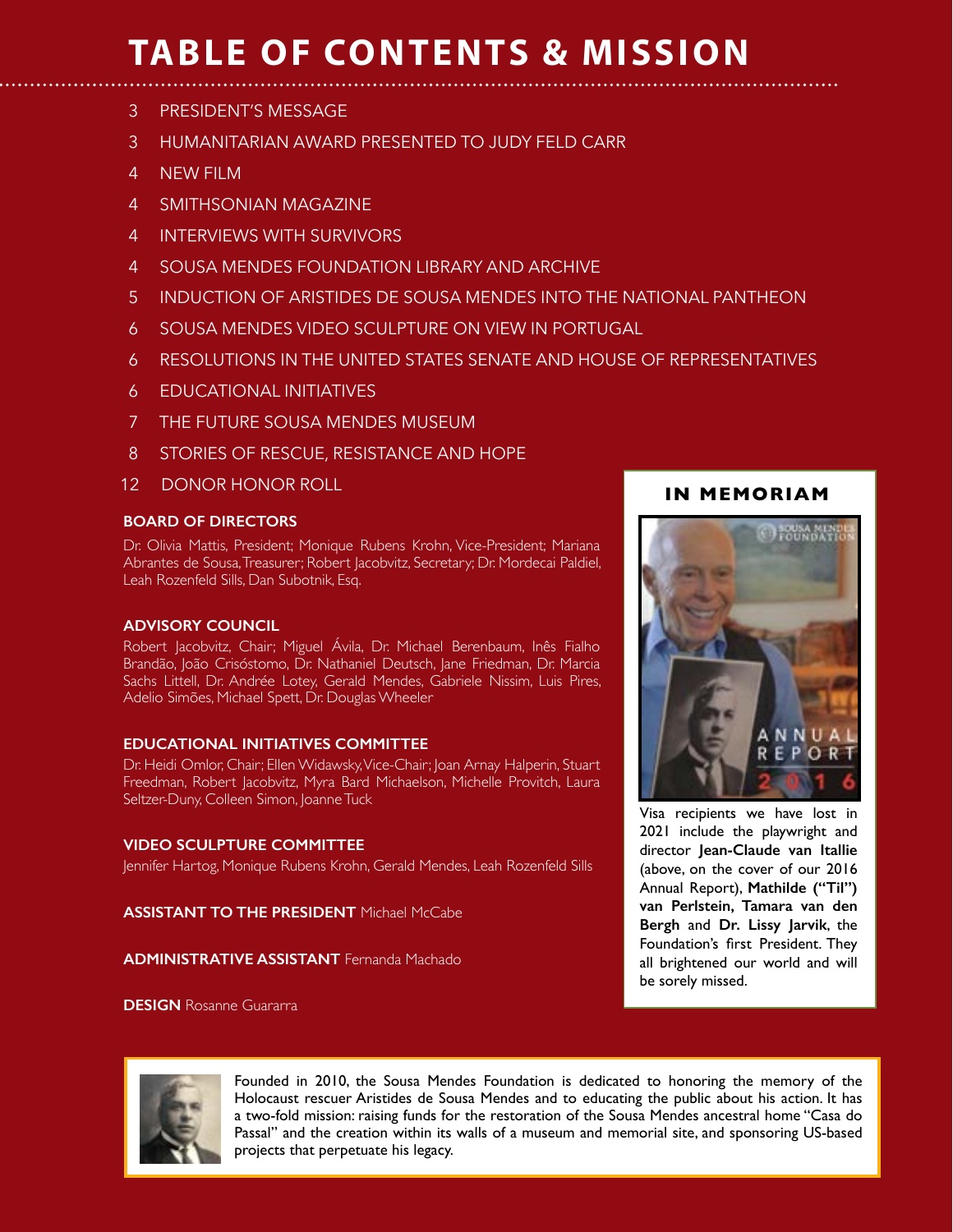# **PRESIDENT'S MESSAGE**



**Dr. Olivia Mattis**

This has been a very exciting year for the Foundation, with a major article in Smithsonian magazine, a new flm, a new exhibition, and most importantly the induction of Aristides de Sousa Mendes into the **National Pantheon of Portugal**! We have continued to offer programs on rescue and resistance on Sunday afternoons with inspiring flms and compelling speakers, including human rights heroes **Judy Feld Carr, Benjamin Ferencz, Abraham H. Foxman, Jerry Goodman, Irshad Manji, Albie Sachs** and **Natan Sharansky** along with flmmakers, historians, best-selling authors and other great presenters. As we look forward to a world beyond

the COVID pandemic, we hope to bring back more in-person events, in particular the **Journey on the Road to Freedom** – the highly popular pilgrimage tour we organize through France, Spain and Portugal, retracing the footsteps of Aristides de Sousa Mendes and the refugees of 1940.

This Annual Report is dedicated to the memory of **Dr. Lissy Jarvik**, a Sousa Mendes visa recipient who was the frst President of the Sousa Mendes Foundation and who recently died at age 97. Dr. Jarvik was a pioneer in the feld of geriatric medicine, and she was one of the frst scientists to identify Alzheimer's disease as an illness rather than as an inevitable consequence of aging. In the 1990s, she penned this touching tribute to her rescuer:

*that death would have been a welcome relief.*

*which was the home of a truly free people, a country which offered opportunity*

*Without Aristides de Sousa Mendes I would not be here.*

*Without Aristides de Sousa Mendes I would have suffered tortures* 

*Without Aristides de Sousa Mendes I would have missed out*

*half a century which allowed me to breathe; to live, to love - to mature, to marry, to have children, to study, to teach and to help a few people individually as well as to*

*And I would have missed out on becoming part of a country*

*to the disenfranchised, the downtrodden, the needy --*

*contribute a little bit to our knowledge base on aging and mental health.*



**Benjamin Ferencz**



**Abraham H. Foxman**



**Jerry Goodman**



**Irshad Manji**



**Albie Sachs**



**Natan Sharansky**



**Judy Feld Carr**

### **HUMANITARIAN AWARD PRESENTED TO JUDY FELD CARR**

*It's as simple as that.*

*on half a century --*

*to people like me.*

*so grievous and so prolonged*

On December 5, 2021, we presented the Sousa Mendes Foundation Humanitarian Award to **Judy Feld Carr**, a woman of exceptional courage and valor who chose to make a difference. Over a 28-year period, she secretly brought to freedom 3228 Jews prohibited from emigrating from Syria. Working with smugglers and bribing government offcials, she removed most of that community from veritable bondage. In addition, she clandestinely smuggled out of that country priceless ancient articles of Jewish worship. Until Prime Minister **Yitzhak Rabin** and the Israeli Intelligence Organizations publicly acclaimed her activities, the world, including the Jewish world, had no inkling of this Canadian Jewish woman's covert life. She is the subject of the biography *The Rescuer* by historian **Dr. Harold Troper,** who said of Ms. Carr: "Her remarkable story stands as a testament to what one person can achieve when compassion is harnessed to determination."



**Dr. Lissy Jarvik**

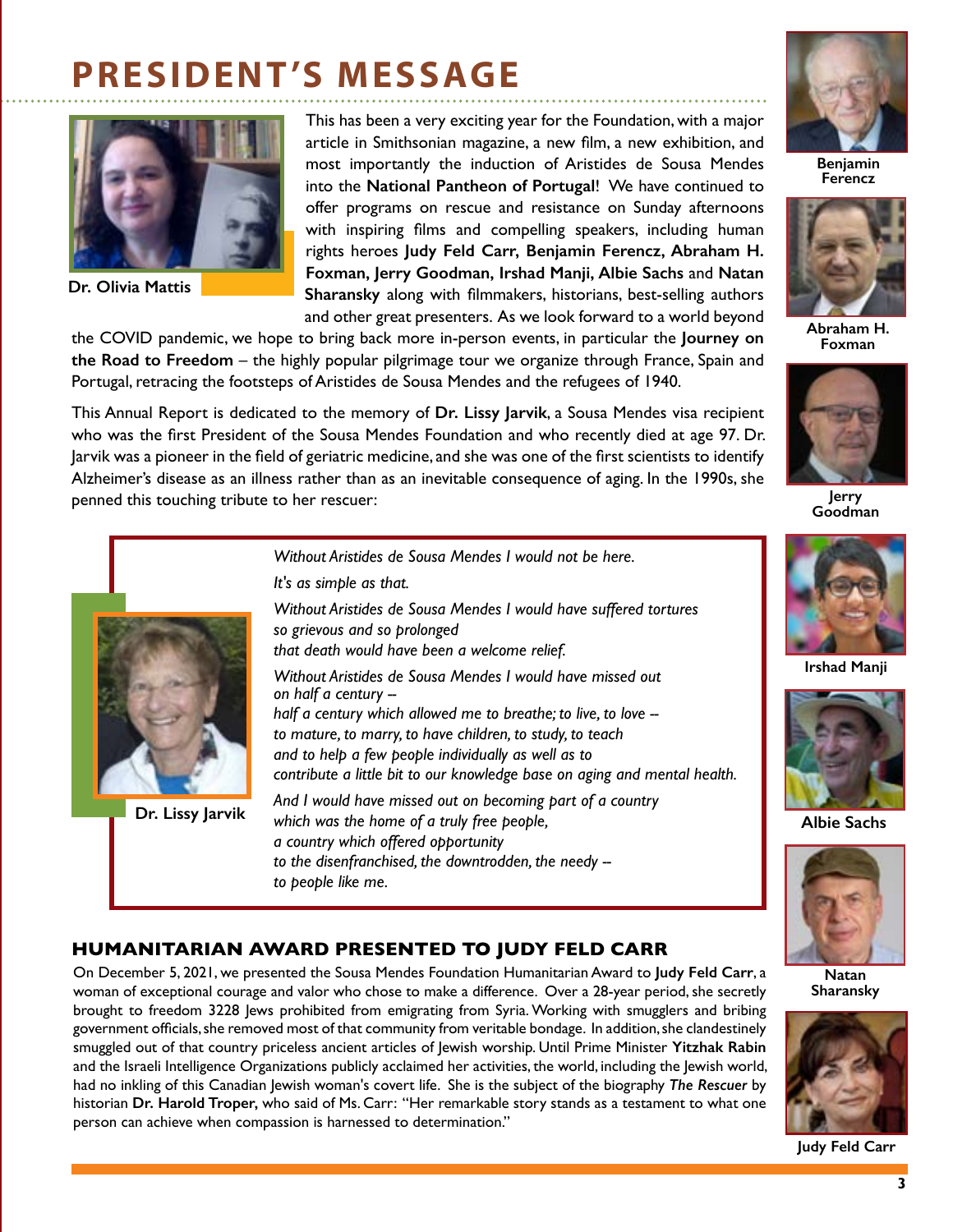

### **A NEW FILM**

The haunting new documentary flm *The Legacy of Aristides* by **Patrick Séraudie** asks the question: What is the legacy of Aristides de Sousa Mendes today? The flm premiered in April 2021 at the Miami International Jewish Film Festival with a panel discussion organized by the Sousa Mendes Foundation. The panel featured Sousa Mendes visa recipient **Henri Dyner,** visa recipient daughter **Cookie Fischer**, and Sousa Mendes's grandson **Gerald Mendes**, and was moderated by Foundation President **Olivia Mattis.** We later featured the flm on one of our Sunday programs. In addition, we continue to offer the dramatic and moving flm *Disobedience: The Sousa Mendes Story* to community groups across North America. If you wish to bring either flm to your community, please fll out the form at **<https://sousamendesfoundation.org/book-an-event/>**

### **SMITHSONIAN MAGAZINE SMITHSONIAN MAGAZINE**

The writer **Chanan Tigay** published a lengthy feature article in the November 2021 issue of *Smithsonian* magazine titled (in print): "The Righteous Defance of Aristides de Sousa Mendes" and (online): "The Untold Story of the Portuguese Diplomat Who Saved Thousands from the Nazis." This in-depth and deeply researched essay introduced countless readers of all ages to the story of Aristides de Sousa Mendes and the work of the Sousa Mendes Foundation. Other media coverage in 2021 included the BBC, the Associated Press, and more. For a look at our press coverage, please go to **<https://sousamendesfoundation.org/in-the-news/>**

Portugal in the Casa do Passal, the home of the Sousa Mendes family in Cabanas de Viriato. She was interviewed by **Cookie Fischer** and videotaped by **Luisa da Rocha**.



**Chanan Tigay**

### **VISAS TO FREEDOM – STORIES OF RESCUE**



**Sousa Mendes visa recipient Iva Polak Wummer**

One of our priorities has always been to videotape the Sousa Mendes visa recipients and capture their testimonials. Our two newest interviewees are **Iva Polak Wummer** and **Hilda de Vleeschauwer Guislain**. Born in Prague, Iva Wummer was stricken with polio as a child and was carried by her father during the exo-

dus of 1940. She was interviewed by **Robert Jacobvitz** and videotaped by **Paola Prieto.** Hilda Guislain was the daughter of the "Belgian Charles de Gaulle," **Albert de Vleeschauwer**. He was the Belgian Minister of Colonies and one of four ministers who established the Belgian Government-in-Exile in London. Meanwhile, Hilda and her siblings were sheltered in



uisa da Rocha *Luisa da Rocha*

**Interviewer Cookie Fischer, left, with Sousa Mendes visa recipient Hilda de Vleeschauwer Guislain**



### **SOUSA MENDES FOUNDATION LIBRARY AND ARCHIVE**

The author **Richard Hurowitz** visited the Sousa Mendes Foundation library and archive in preparation for his forthcoming HarperCollins book featuring ten Holocaust rescuers from throughout Europe -- including Aristides de Sousa Mendes -- as well as analysis of the importance and meaning of their heroics. The book is scheduled for publication in January 2023. Said Hurowitz, "The Sousa Mendes Foundation's archives are a truly indispensable resource for anyone interested in the wonderful life of Aristides de Sousa Mendes and of rescuers in general. It contains many rare and even unique documents, artifacts, photographs and books which add tremendously to our understanding **Richard Hurowitz** of this important moment in history. It is a real treasure trove."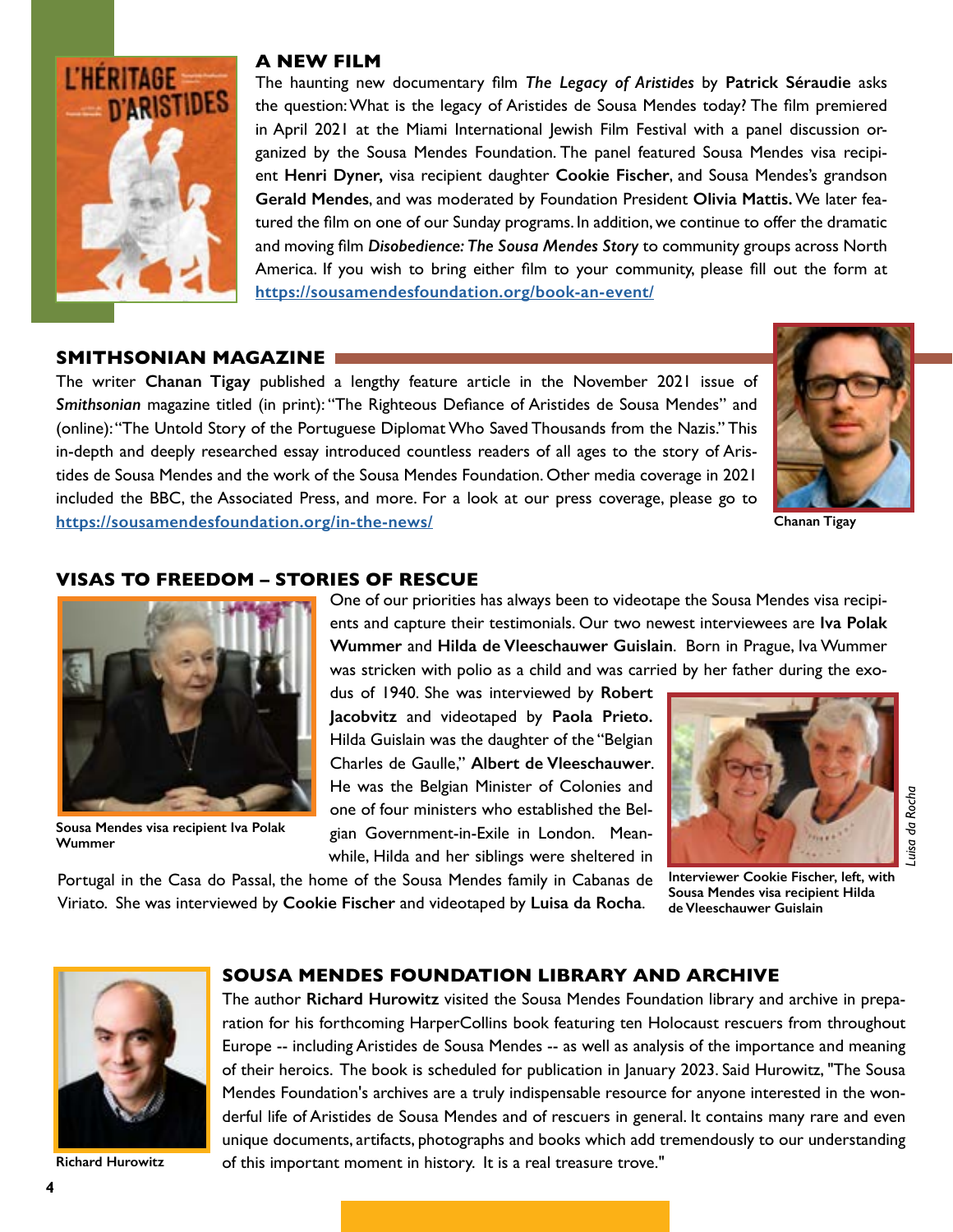### **INDUCTION OF ARISTIDES DE SOUSA MENDES INTO THE NATIONAL PANTHEON OF PORTUGAL**

On October 19, 2021, **President Marcelo Rebelo de Sousa of Portugal** presided over the ceremony inducting **Aristides de Sousa Mendes** into his country's National Pantheon. This unique posthumous honor puts the Holocaust rescuer in the company of the most distinguished Portuguese heroes, including the playwright and statesman **Almeida Garrett**, the poet **Sophia de Mello Breyner Andresen**, the politician **Humberto Delgado**, the fado singer **Amalia Rodrigues** and the soccer star **Eusébio**. President Marcelo Rebelo de Sousa called attention to the two common traits of these heroes: like Sousa Mendes, they all "changed the history of Portugal and projected the image of Portugal into the world."

The ceremony took place in the presence of the President of Parliament **Eduardo Ferro Rodrigues** and many members of Parliament, of **Prime Minister António Costa** and several Ministers and high government officials, members of the judiciary and local officials from Sousa Mendes's hometown of Cabanas de Viriato, Carregal do Sal. Among the special guests were members of the large Sousa Mendes family, as well as representatives of four visa recipient families: Hartog, Rozenfeld, van den Bergh and Vleeschauwer. The choir of the National Theater of São Carlos set the solemn mood, and the projection of a video with testimonials brought the stories of refugees in their own words, including the late **Dr. Lissy Jarvik** and **Dr. Sylvain Bromberger,** both former Foundation Board members. The eulogy was given by the historian **Margarida Magalhães Ramalho**. **President Rebelo de Sousa** and **Mr. Ferro Rodrigues** unveiled the memorial plaque in homage to Sousa Mendes. The President then handed the Certificate of Honors and the national flag to family representative **Silverio de Sousa Mendes**.

The induction process began on November 2019 with a proposal submitted by **Joacine Katar Moreira**, a Member of Parliament elected by the small Livre party. The proposal garnered broad support, and Parliament named a 10-member task force, including several Sousa Mendes family members. In July 2020, the resulting Parliamentary Resolution No. 47/2020 was approved unanimously, in a decision to honor Sousa Mendes as an individual who challenged fascist ideology and defended the values of freedom and human dignity. In a recent interview, **Ms. Katar Moreira** stated that "Now is the time to rescue our heroes, when we are experiencing the re-emergence of ultra-conservative and racist ideologies." In his day, he "tried to appeal to the Members of Parliament but was not heard. Now it is the Parliament that grants him the honors of the Pantheon," she added with just satisfaction.



**Silverio de Sousa Mendes (left) receives a certifcate and Portuguese fag from President Marcelo Rebelo de Sousa**



**Member of Parliament Joacine Katar Moreira (left) with Sousa Mendes Foundation Board treasurer Mariana Abrantes**



**Front row, L-R: Sousa Mendes Foundation Board treasurer Mariana Abrantes, Sonia de Sousa Mendes, Cookie Fischer, Dores do Carmo, Luis Azevedo Monteiro, Antonio de Sousa Mendes, Member of Parliament Joacine Katar Moreira, Silvério de Sousa Mendes, Teresa de Sousa Mendes. Back row, L-R: Angela de Sousa Mendes, Lea de Sousa Mendes, Luis Fidalgo, Luis Silva**

3.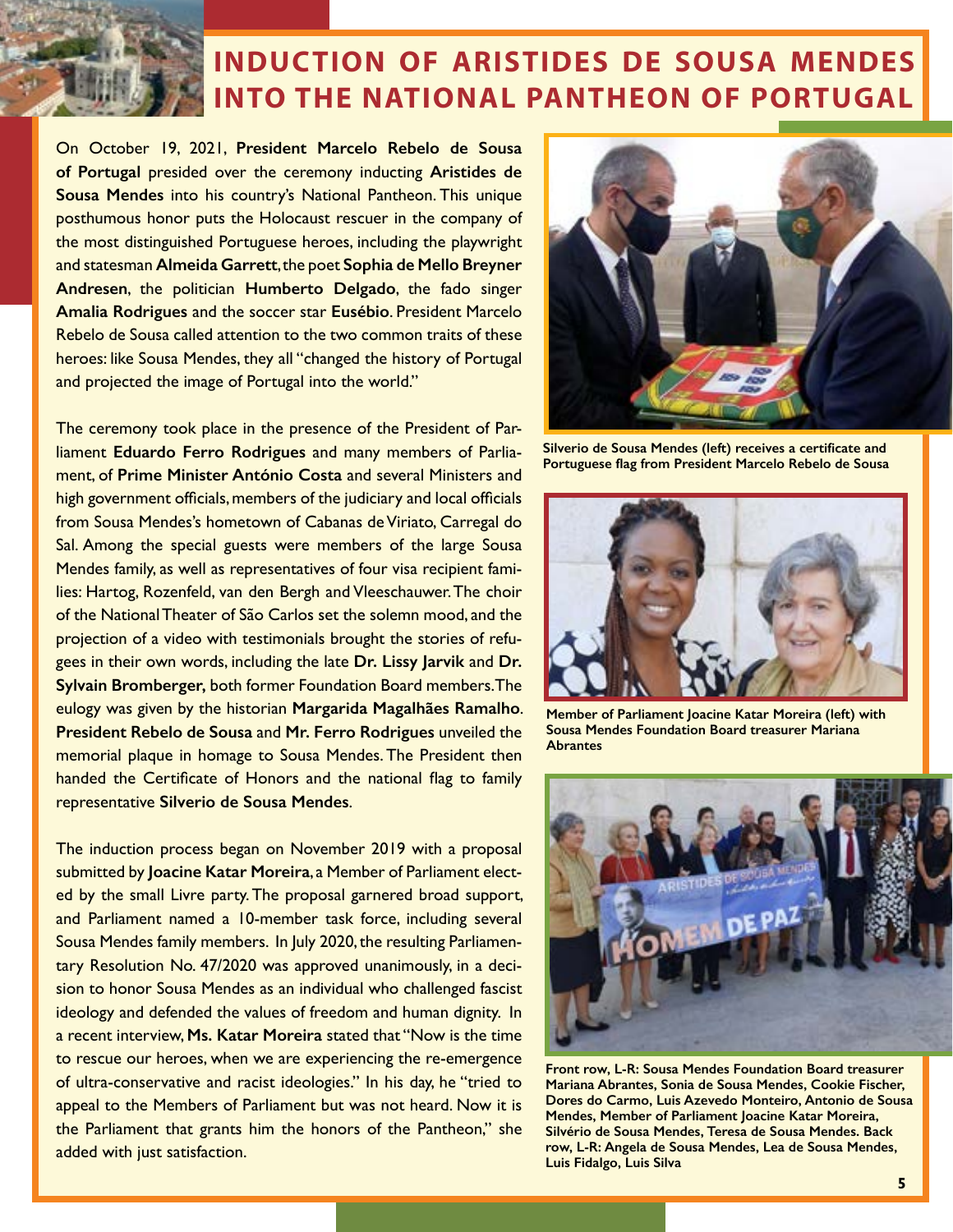

**The sculpture being installed in the Pantheon by technician Bruno Lino**

### **SOUSA MENDES VIDEO SCULPTURE ON VIEW IN PORTUGAL**

The Sousa Mendes Foundation congratulates the Project Committee that was instrumental in the realization of the "Candelabro" video sculpture: **Jennifer Hartog**, **Monique Rubens Krohn**, **Gerald Mendes** and **Leah Rozenfeld Sills**. The large, contemporary sculpture with embedded videos and projected images interprets the mindset of Aristides de Sousa Mendes in the days leading up to his decision that would save thousands of lives from the Nazi terror. The work was created by the internationally known artist **Werner Klotz** with an audio soundtrack by the singer and composer **Almut Kühne**. It is based on an idea of the



**L-R: Monique Rubens Krohn, Leah Rozenfeld Sills, Jennifer Hartog, Gerald Mendes**

late **Sebastian Mendes**, an artist grandson of the Holocaust hero. "My cousin Sebastian dreamed of creating this sculpture in homage to his grandfather and to those saved," recalls Gerald Mendes. "I think Sebastian would be very proud of the result," he added.

In Portugal's new **National Resistance and Freedom Museum** in Peniche, the chandelier-shaped sculpture was met with visitors describing the videos and haunting soundtrack as "mesmerizing" and "moving." The museum's curator **Teresa Pacheco Albino**, stated, "We were very moved when the Chandelier was set up and the space was transformed into a small cathedral. It is a beautiful piece that conveys a message of love." From Peniche, the work traveled to the National Pantheon in Lisbon where it was installed on November 30 and will remain on view

until March 6, 2022. Thereafter it will travel to the Musée d'Aquitaine in Bordeaux, France. And for its future plans? Perhaps the piece will travel to a venue near you! If you have any close gallery or museum connections, please contact us.

### **RESOLUTIONS IN THE UNITED STATES SENATE AND HOUSE OF REPRESENTATIVES**

On April 28, 2021, on the occasion of Holocaust Remembrance Day, **Senator Mitt Romney** (R-UT) and **Senator Chris Murphy** (D-CT) introduced Senate Resolution 186 "honoring the humanitarian work of Dr. Aristides de Sousa Mendes do Amaral e Abranches to save the lives of French Jews and other persons during the Holocaust." This resolution is the result of the efforts of **Martin Gold**, of the United States Commission for the Preservation of America's Heritage Abroad, and **Celestine Gold**, who is a senate staffer for Senator Romney. A similar resolution has been introduced in the House of Representatives by **Congressman Jim Costa** (D-CA) as a result of the efforts of **Frank Ferreira**, a public affairs specialist in the State Department. It is heartening to

see Sousa Mendes's action officially recognized and honored by the U.S. government!



**Senator Mitt Romney (R-UT) Chris Murphy (D-CT) Senator** 

### **EDUCATIONAL INITIATIVES COMMITTEE**

The Educational Initiatives Committee, chaired by high school history teacher **Dr. Heidi Omlor,** is creating a study guide to accompany our exhibition, *"These are my people!" The Story of Aristides de Sousa Mendes*. **Joanne Tuck** has been teaching two groups of lifelong learners about the Holocaust, devoting one week of the class to Sousa Mendes and his story. **Michelle Provitch** wrote and taught a lesson on Sousa Mendes to her middle school students this fall. **Joan Halperin** has been holding workshops with teachers of **The Olga Lengyel Institute** (TOLI) using her book *My Sister's Eyes* to teach about how Aristides de Sousa Mendes saved her family. The committee is making plans for teacher workshops to help train teachers about using our materials, as well as prepare those who will travel on the **Journey on the Road to Freedom** trip in the future. Several members of the Committee completed the new Moral Courage training program of **Irshad Manji's** Moral Courage Institute in order to be able to incorporate this training into our educational materials.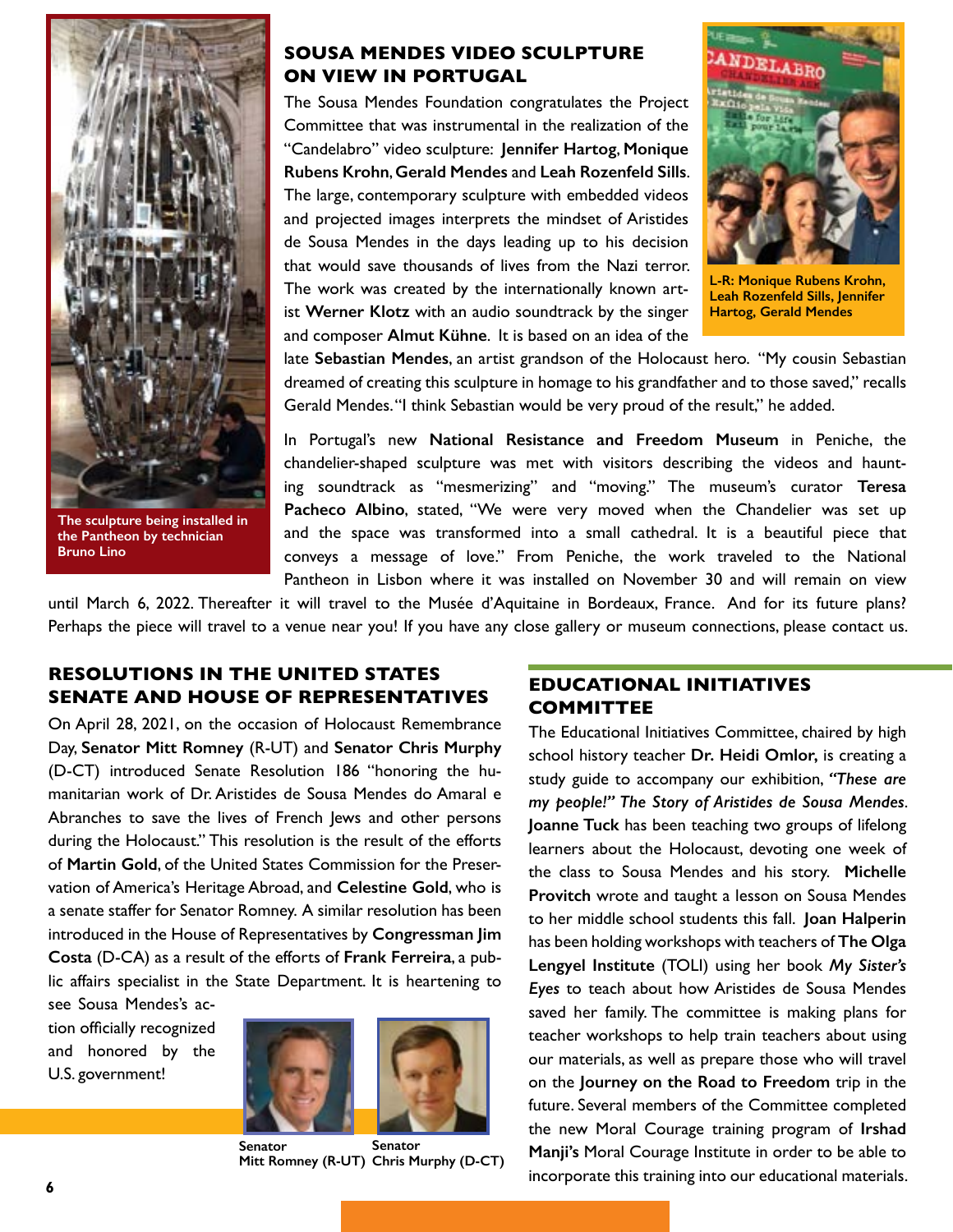### **CASA DO PASSAL: THE FUTURE SOUSA MENDES MUSEUM**



Casa do Passal is an imposing mansion located in Cabanas de Viriato, Portugal, where the large Sousa Mendes family lived when not posted abroad. This house is also where Sousa Mendes received refugees in 1940 and where the Sousa Mendes family itself took refuge when the diplomat was removed from his consular post in Bordeaux and ousted from active service. It was in this home that the family descended into poverty and debt, following the hero's punishment by the Salazar regime. The home was sold at a creditor's auction in 1957, three years after the diplomat's death, and fell into a state of ruin. Sousa Mendes was first officially recognized as a hero in Portugal in 1986, and since then it has been the dream of his children and grandchildren that their former family home should become a museum. The ruined house was purchased in 2001 by the Fundação Aristides de Sousa Mendes (FASM) in Portugal, an entity created with reparation funds provided by the Portuguese government.

The house was classifed as a National Monument in 2011 by the Portuguese Heritage authority. Nevertheless, it continued to deteriorate until 2014 when urgent repairs (Phase 1 of the restoration) were undertaken by the Heritage authorities. This work consisted of the reinforcement of the exterior walls, the replacement of the roof and windows and the removal of the damaged interior floors. In 2015, a national concept competition was launched which resulted in the contracting, in 2017, of architects to prepare the project plans for the completion of the restoration work. The local authorities (Municipal Council of Carregal do Sal) assumed responsibility for the execution of Phase 2 budgeted at €800,000 (85% EU grants, and 15% local funding).The architectural planning and the preparation of the grant application proceeded,

> **Belgian refugees at the Casa do Passal, July 1940 (right). Hilda de Vleeschauwer is in the front row center, between two little boys.**



**Sousa Mendes visa recipient Hilda de Vleeschauwer Guislain shares a laugh with Sousa Mendes's grandson António de Sousa Mendes in front of the Casa do Passal where she lived as a refugee in 1940, as her son Pierre Guislain (left) looks on.** 

and a request for funding was submitted to Portugal's Program Centro 2020 funded by European Union grants.

In March of 2021, a major grant of €1,047,000 in European Union funds was approved for Phase 2. Subsequently, the public tender for the construction was launched, but it twice failed to attract bidders, as building costs had outpaced the original budget. With the inclusion of additional project components, such as multimedia equipment, landscaping of the grounds and the creation of the initial permanent exhibition, the cost is now estimated to top €2 million. On November 26, 2021, following the induction of Aristides de Sousa Mendes into the Portuguese National Pantheon, the Portuguese Parliament passed a resolution calling on the national government to collaborate with the municipal authorities on the restoration of the house and the creation of the museum. This is welcome news indeed!

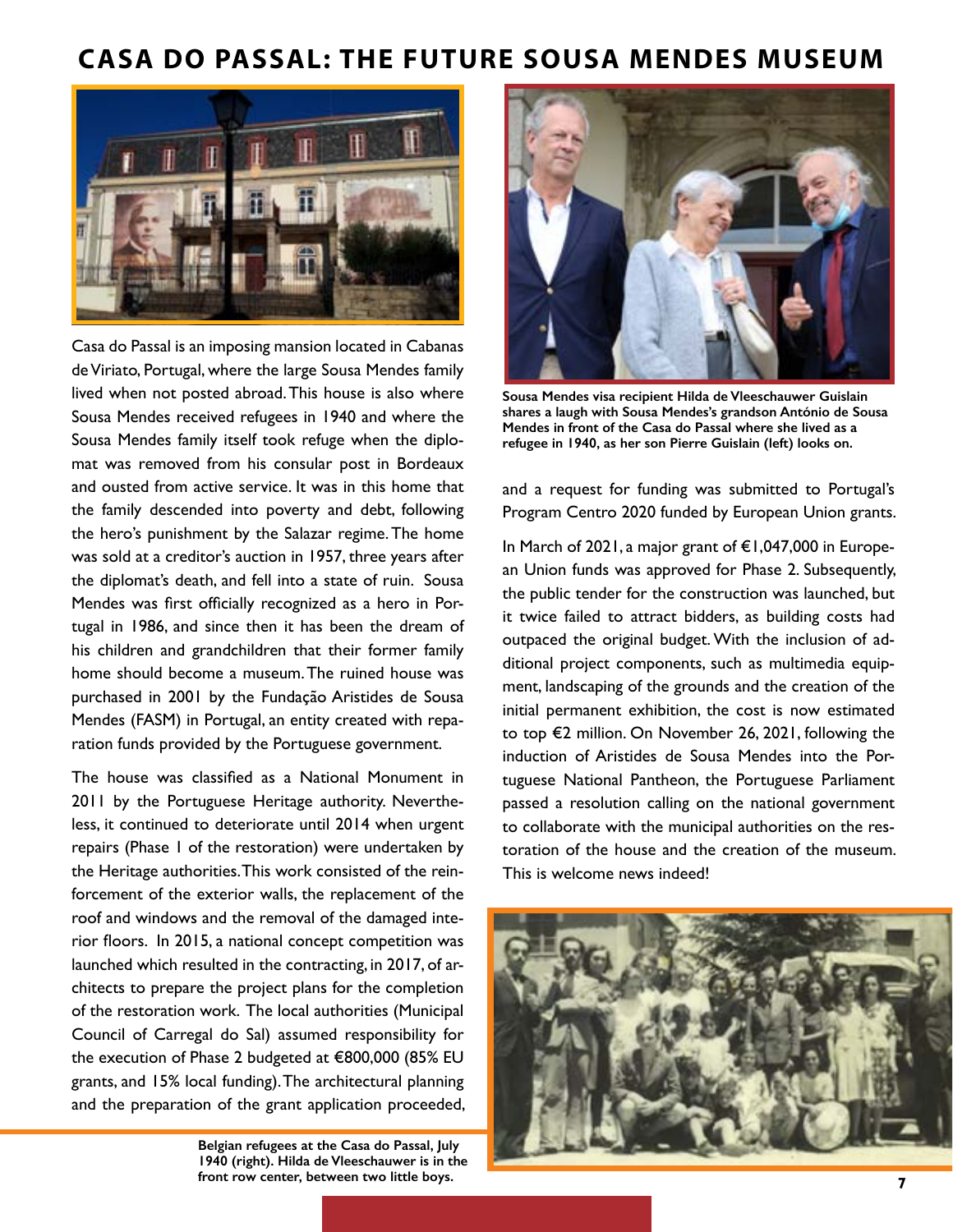## **STORIES OF RESCUE, RESISTANCE AND HOPE**

**See the recordings at [www.youtube.com/user/SousaMendesFdn/videos](http://www.youtube.com/user/SousaMendesFdn/videos)**

**In 2021,** we continued our Sunday programs on true stories of rescue, resistance and hope – with thirty-two gripping flms and 108 inspiring presenters. We were delighted to partner with the **Abraham Lincoln Brigade Archives**, **the Anne Frank Center for Mutual Respect**, **the Carl Lutz Circle**, **the Centro Primo Levi**, **the Chambon Foundation**, **the International Center for Multigenerational Legacies of Trauma**, **the Jewish Partisan Educational Foundation**, **the Penn State University Holocaust**, **Genocide and Human Rights Education Initiative and Pyramide Productions**. In addition, we are grateful to our generous donors who enabled us to offer **sponsored tickets** to several programs. And thank you to our wonderful audience!

### JANUARY

**The Jewish James Bond and Other Heroes, JANUARY 3** Discussion featuring **Yehuda Arazi**, **Sandra Brown** and **Boaz Dvir**, presented in partnership with the **Penn State University Holocaust, Genocide and Human Rights Education Initiative**





**Return to Calais, JANUARY 17** Film and discussion featuring **Edith Goldenhar**, **Matilda Velevitch** and **Jean-Claude van Itallie**

**Velevitch**





**Edith Goldenhar**

**Jean-Claude van Itallie**









**Broken Branches – Youth Aliyah and the Rescue of** 

Film and discussion featuring

**Jewish Teenagers, JANUARY 10**

**Ayala Sharot Shulamit** 

**Marcie Natan**

**Escape to Ecuador – A Jewish Safe Haven, JANUARY 24** Screening of flm *An Unknown Country* and discussion featuring **Eva Zelig**, **Abramo Ottolenghi**, **Ambassador Ivonne Baki** and moderator **Dan Subotnik**

**Reinharz**









**Eva Zelig Abramo Ottolenghi**

**Ambassador Ivonne Baki**

**Dan Subotnik**



### **Woman of Valor – The Story of Hannah Senesh, JANUARY 31**

Screening of flm *Blessed is the Match* and discussion featuring **Roberta Grossman**, **Michael Berenbaum** and **Mordecai Paldiel** with singer **Avaya** reading poetry and performing "Eli, Eli" **Roberta**



**Grossman Michael Berenbaum**

**Mordecai Paldiel**



### **FEBRUARY**

**In My Mother's Footsteps, FEBRUARY 7** Book discussion featuring **Rebecca Barber** and **Robert Jacobvitz Rebecca**





**Soros, FEBRUARY 21** Film and discussion featuring **Jesse Dylan**, **Priscilla Cohen** and **Michael Berenbaum Jesse Dylan**



**Cohen**

**Priscilla**

**Michael Berenbaum**





**Ruth Wiseman**



**Mordecai Paldiel**

**Nobody Wants Us, FEBRUARY 28** Film and discussion featuring **Laura Seltzer-Duny**, **Blanche Wiesen Cook**, **Rebecca Eichler** and guest host **Joan Halperin**



**Paldiel**



**Eichler**



**Laura Seltzer-Duny Wiesen Cook Blanche**

**Joan Halperin**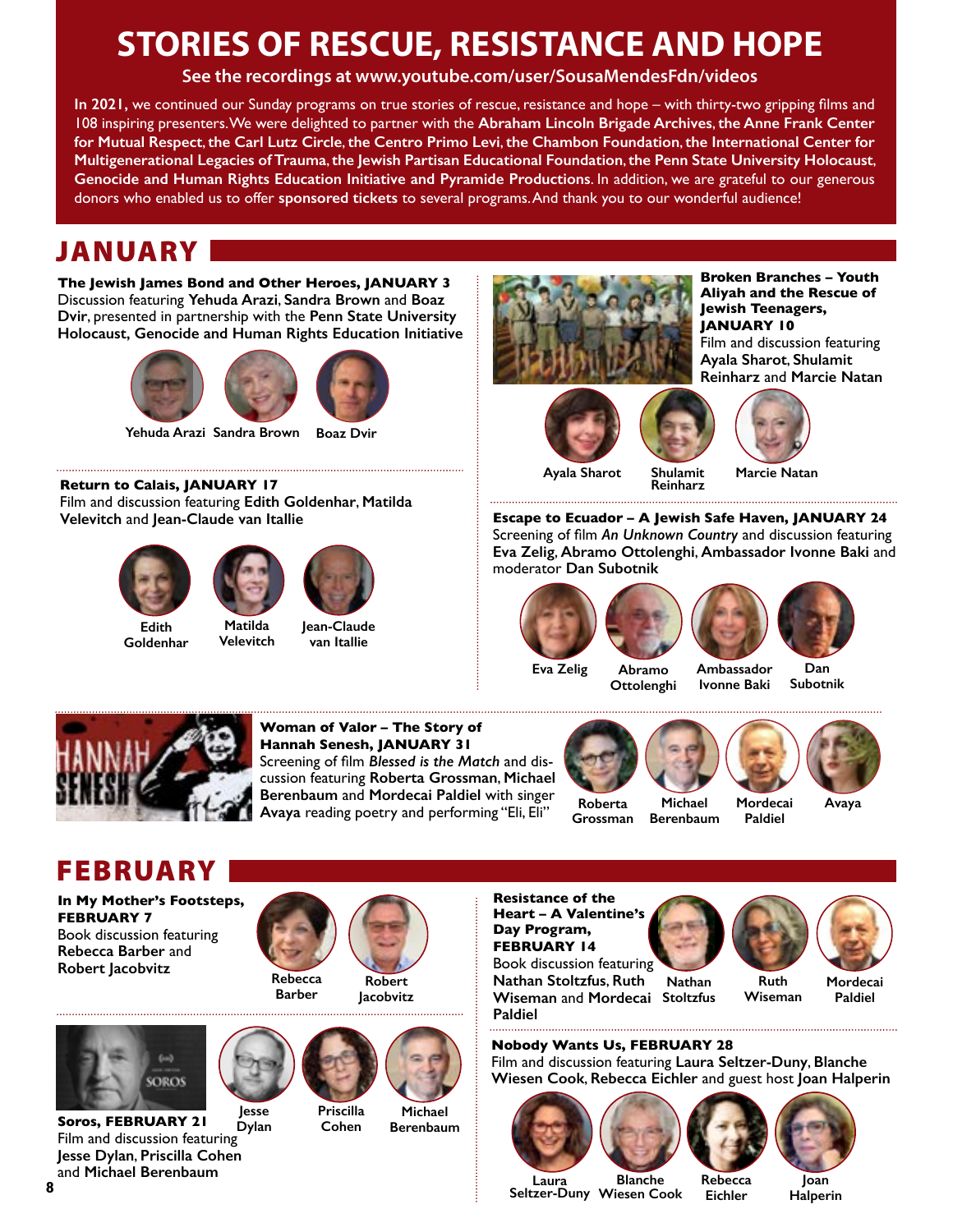### MARCH







**Plamen Petkov**

**Mordecai Paldiel**



**Bulgarian Miracle,** 

Screening of flm *49,172* and discussion featuring **Plamen Petkov, Mordecai Paldiel** and **Alice Eichenbaum**

**MARCH 7**

**Eichenbaum**

**Hava Nagila – Anthem of Jewish Rejoicing, MARCH 21** Film and discussion featuring **Roberta Grossman**, **Henry Sapoznik** and **Richard Glazier** and sponsored by a generous donor



**Dear Fredy, MARCH 14** Film and discussion featuring **Rubi Gat**, **Nili Keren**, **Inge Auerbacher** and **Mordecai Paldiel**







**Auerbacher**

**Mordecai Paldiel**



**Grossman**





**Glazier**





**Rescue at Entebbe, APRIL 18** Discussion featuring **Rami Sherman** and **Boaz Dvir**, presented in partnership with the **Penn State University Holocaust, Genocide and Human Rights Education Initiative Boaz**



**Manji Abraham H. Foxman**

**Lessons in Moral Courage, APRIL 25** Discussion featuring **Irshad Manji** and **Abraham H. Foxman**

### MAY

**Captain Barros Basto – The Portuguese Dreyfus, MAY 2** Optional viewing of flm *Sefarad* with discussion featuring **Inacio Steinhardt**, **Cookie Fischer**, **Dara Jeffries** and moderator **Mariana Abrantes**



**Steinhardt**



**Fischer**



**Mariana Abrantes**

**Spy Princess – The Story of Noor Inayat Khan, MAY16** Screening of flm *Enemy of the Reich: The Noor Inayat Khan Story* and discussion featuring **Shrabani Basu**, **Shaikh-al-Mashaik Mahmood Khan Youskine** and moderator **Shulamit Reinharz**



**Jeffries**

**Shulamit Reinharz**



**Henry Sapoznik**





**Shelley**

**Joanne Gilbert**



**Mitch**

**Saywell**







**Mendelssohn, the Nazis and Me, MAY 23** Film and discussion featuring **Sheila Hayman**, **R.Larry Todd**  and **Lily Hirsch** and sponsored by **Marvin and Mimi Sandler**

**Sheila Hayman**

**R. Larry**

**Todd**





**Angelina Muetzel**



**Sousa Mendes Remembered, MAY 30** Screening of flm *Disobedience: The Sousa Mendes Story* and discussion featuring **Congressman Tony Coehlo**, **Sheila Abranches-Pierce**, **Angelina Muetzel** and moderator **Robert Jacobvitz**

**Congressman Tony Coelho**

**Sheila Abranches-Pierce**

**Robert Jacobvitz 9**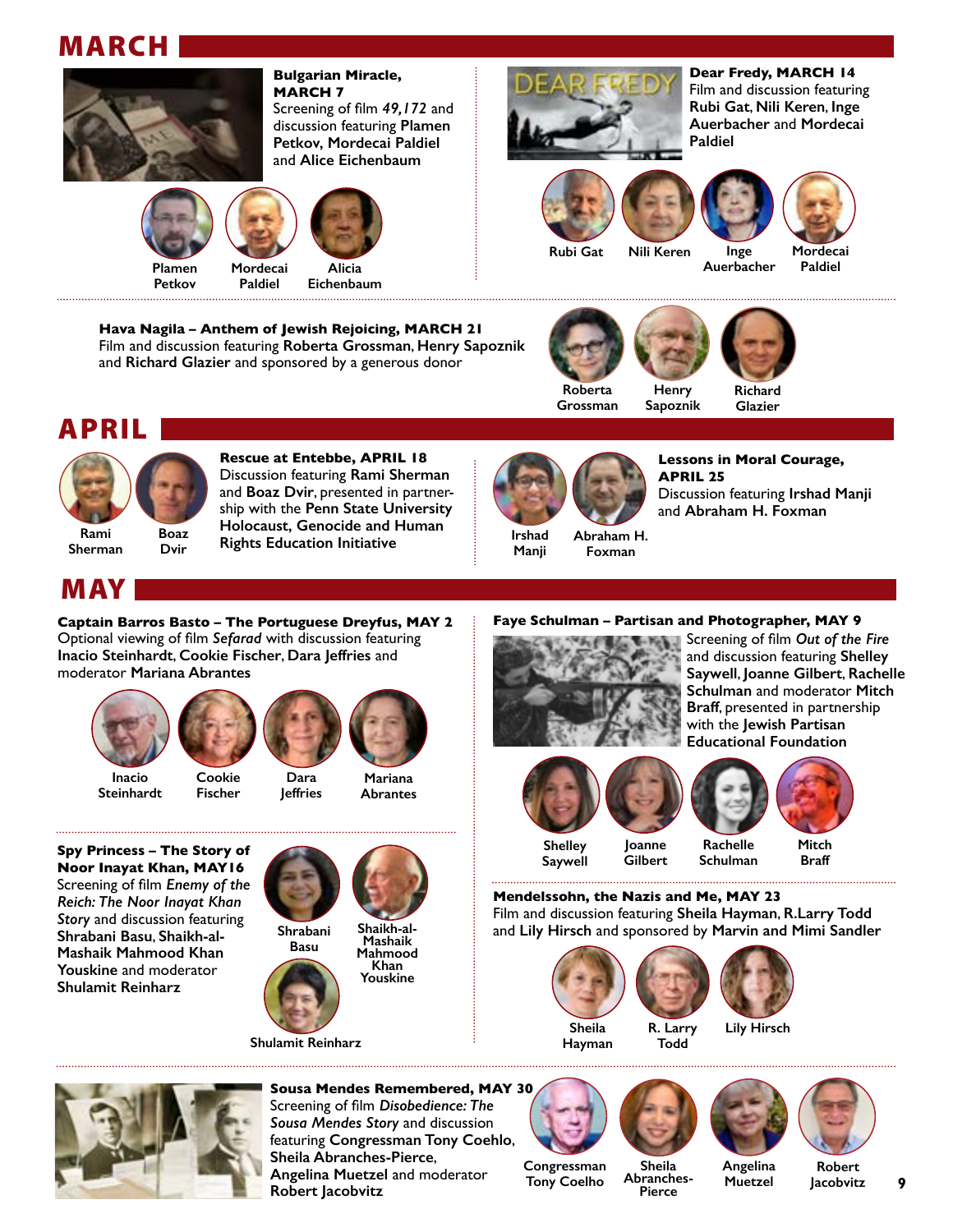### JUNE

**Ben Ferencz, World War II Veteran and the Last Surviving Prosecutor of the Nuremberg Trials, Interviewed by Dr. Yael Danieli, JUNE 6**

Optional viewing of flm *Law, Not War* with discussion (pre-recorded and live) featuring **Benjamin Ferencz** and **Dr. Yael Danieli**, with **Jennifer Trahan** joining for Q&A, presented in partnership with the **International Center for Multigenerational Legacies of Trauma**



**Benjamin Ferencz Dr. Yael Danieli**



**Trahan**



**The Rescuers, JUNE 13** Film and discussion featuring **Michael W. King**, **Joyce Mandell**, **Mordecai Paldiel** and co-host **Frédéric Hayat**, presented in partnership with the **Carl Lutz Circle**



**King**

**Mordecai Paldiel**





**Frédéric Hayat**

### JULY



**Pierre** 

**Weapons of the Spirit, JULY 11** Film and pre-recorded discussion featuring **Pierre Sauvage** and **Bill Moyers**, presented in partnership with the **Chambon Foundation Sauvage**

**Let my people go! The Rescue of Soviet Jewry, JULY 18** Optional viewing of flm *Refusenik* with discussion featuring **Jerry Goodman**, **Semyon Pinkhasov**, **Dorit Perry** and moderator **Robert Jacobvitz**

**Jerry**

**Goodman**





**Robert Jacobvitz**

**Salud y Shalom – American Jews in the Spanish Civil War, JULY 25** Screening of flm *The Good Fight* and discussion featuring **Joseph Butwin**, **Nancy Wallach** and moderator **Gina Herrmann**, presented in partnership with the **Abraham Lincoln Brigade Archives**



**Joseph Butwin Nancy Wallach Gina Herrmann**

**Perry**

### AUGUST & SEPTEMBER

### **Abba Kovner – Hero and Witness, AUSUST 1**

Screening of flm *The Partisans of Vilna* and discussion featuring **Michael Kovner, Dina Porat**, **Mordecai Paldiel** and co-host **Jonathan Furst**, presented in partnership with the **Jewish Partisan Educational Foundation**



**Kovner**



**Paldiel Jonathan**

**Furst** 

**Shalom Uganda, AUGUST 15**

Book discussion featuring **Janice Masur**, **Rabbi Gershom Sizomu**, moderator **Robert Jacobvitz** and guest host **Joan Halperin**



**Albie Sachs and the New South Africa, SEPTEMBER 26** Screening of flm *Soft Vengeance* and discussion featuring **Albie Sachs**, **Abby Ginzberg** and moderator **Shulamit Reinharz**

**Woman of Valor – Mildred Fish-Harnack, AUGUST 8** Screening of flm *Wisconsin's Nazi Resistance: The Mildred Fish-Harnack Story* and discussion featuring **Anne Nelson** and **Stefan Roloff** 



**Nelson**

**Stefan Roloff**

**The Albanian Code, AUGUST 22** Film and discussion featuring **Yael Katzir**, **Saimir Lolja** and **Mordecai Paldiel Mordecai Yael**





**Katzir**

**Paldiel**

Natan<sub>t</sub> Gil Troy **Gil Troy Sharansky** 

**Never Alone – Prison, Politics and My People, AUGUST 29** Screening of flm *From Slavery to Freedom* and book discussion featuring **Natan Sharansky** and





**Albie Sachs Abby Ginzberg Shulamit Reinharz**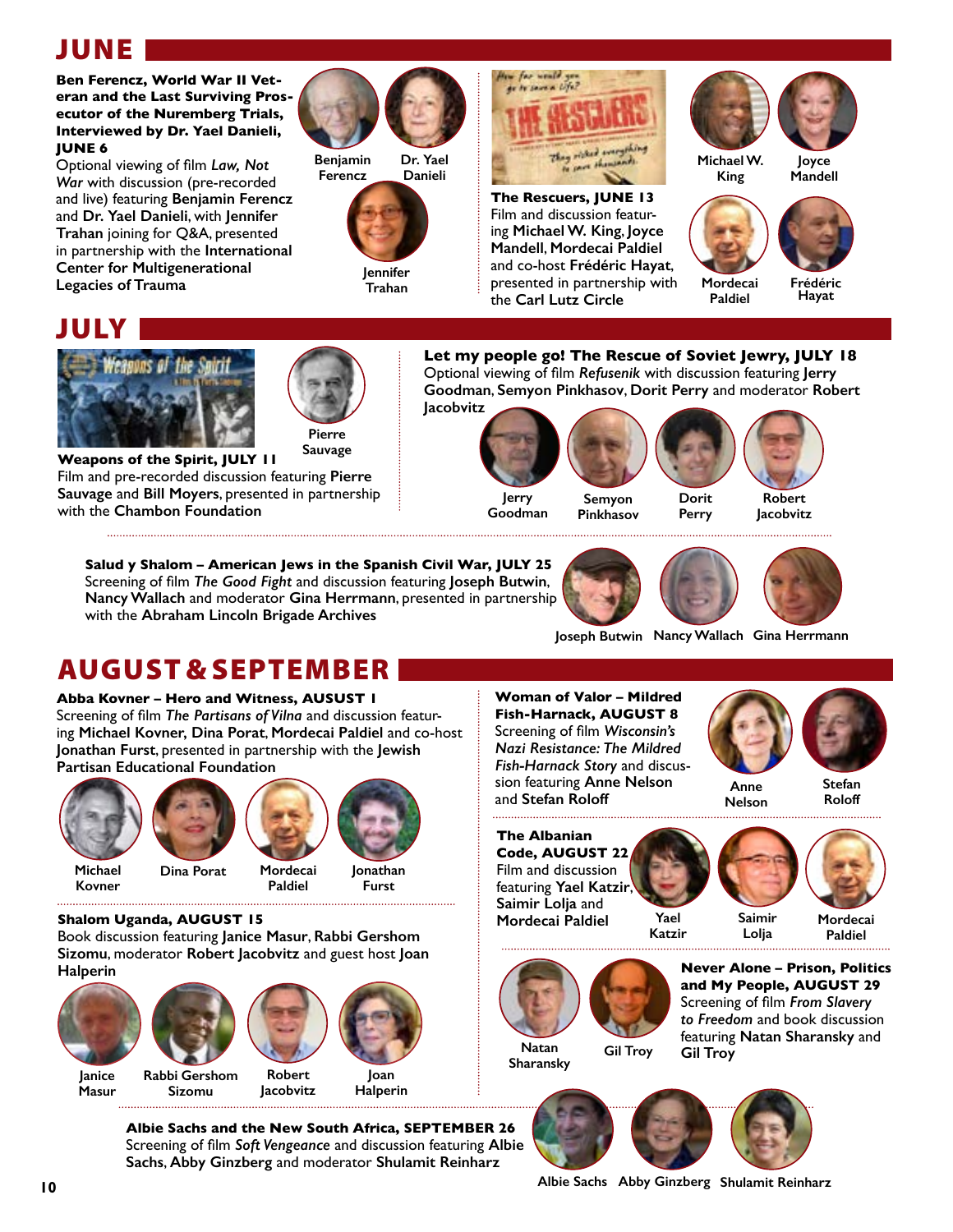### **OCTOBER**

#### **Safer in Silence, OCTOBER 3**

Film and discussion featuring **Corinne Niox Chateau**, **Annette Insdorf** and guest host **Joan Halperin**



**Insdorf**

**Joan Halperin**

**Niox Chateau**





**Dawidoff Jacob Goldstein**

**The Catcher Was a Spy – The Moe Berg Story, OCTOBER 17** Film and book discussion featuring **Nicholas Dawidoff** and **Jacob Goldstein**









**Jacobvitz**

**Stuart Owen Rankin**

**DeFrantz Lori Weintrob**

### NOVEMBER & DECEMBER

**My Herzl, NOVEMBER 7** Film and discussion featuring **David Matlow**, **Derek Penslar** and **Shulamit Reinharz**





**Shulamit Reinharz**

#### **Our Hebrews – The Tuscan Mountain Village that Rescued its Jewish Population, NOVEMBER 21** Film and discussion featuring **Naor Meningher**, **Debora Siegel** and **Mordecai Paldiel**

**Naor Meningher Mordecai Paldiel Debora**

Film, performance, interview and award ceremony featuring **Judy Feld Carr**, **Shulamit Reinharz**, **Samantha Massell**, **Asher Shasho-Levy**,

and sponsored by **Patti Askwith Kenner**

**"Mrs. Judy" – The Canadian Woman Who Secretly Rescued the Jews of Syria,** 

**DECEMBER 5**

### **Siegel**



**Annalisa**







**Gillian Walnes-Perry Meeg Pincus Sharon Douglas Mariana Abrantes**

**Frank Center for Mutual Respect**

**The Lady in Gold – The Remarkable Story of Klimt's Nazi-Looted Painting and its Recovery, OCTOBER 10** Optional viewing of flm *Woman in Gold* with book discussion featuring author

**Jesse Owens and the 1936 Berlin Olympic Games, OCTOBER 31** Screening of flm *More Than Gold* and discussion featuring **Stuart Owen Rankin, Anita L. DeFrantz**, **Lori Weintrob** and moderator **Robert Jacobvitz**

**The Legacy of Aristides, NOVEMBER 14** Film and bilingual discussion featuring **Patrick Séraudie**, **Gerald Mendes** and **Cookie Fischer**, presented in partnership with **Pyramide Productions**



#### **Fleeing Mussolini – Italian-Jewish Refugees in the United States, NOVEMBER 28**

Book discussion featuring **Gianna Pontecorboli**, **Annalisa Capristo**, **Massimo Calabresi** and moderator **Natalia Indrimi**, presented in partnership with the **Centro Primo Levi**



**OCTOBER 24**



**Gianna Pontecorboli**

**Massimo Calabresi**

**Natalia Indrimi**



**Mariana**

**Judy**

**Asher RebbeSoul Shasho-Levy Massell**

**Paldiel**

**Abrantes**